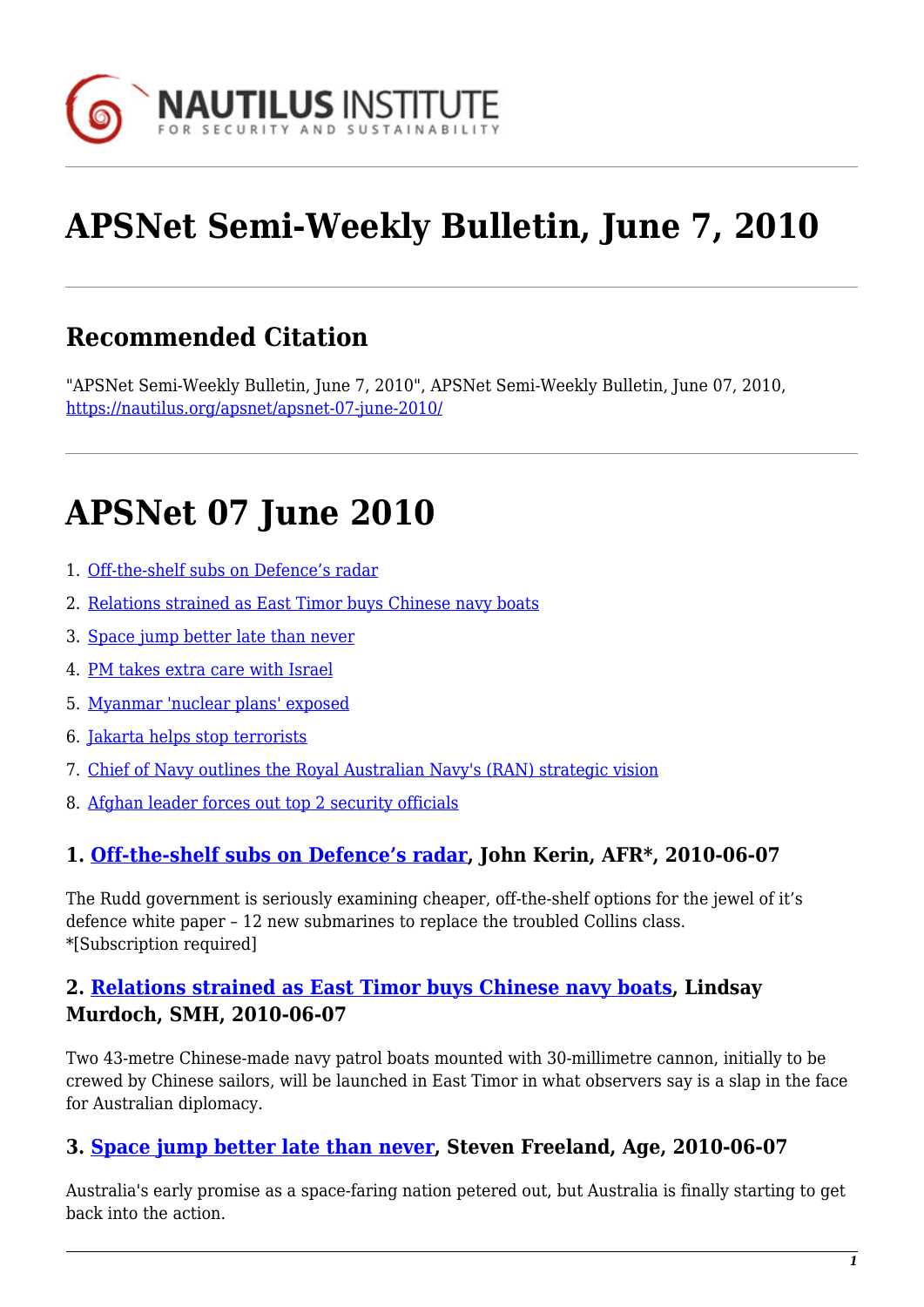- [Space](http://www.innovation.gov.au/Industry/Space/Pages/default.aspx), Department of Innovation, Industry, Science and Research
- [Lost in space? Setting a new direction for Australia's space science and industry sector,](http://www.aph.gov.au/senate/Committee/economics_ctte/space_08/report/index.htm) Senate Standing Committee on Economics, Parliament of Australia, 2008-11-12
- [Government response to the Senate inquiry into the current state of Australia's space science and](http://www.innovation.gov.au/Industry/Space/Pages/SpaceResponse.aspx) [industry sector,](http://www.innovation.gov.au/Industry/Space/Pages/SpaceResponse.aspx) Department of Innovation, Industry, Science and Research, 2009-11-19
- [ASICC Australian space capability database](http://www.asicc.com.au/), Australian Space Industry Chamber of Commerce (ASICC)

# <span id="page-1-0"></span>**4. [PM takes extra care with Israel,](http://www.afr.com/p/national/pm_takes_extra_care_with_israel_2jziW9cuBYexh6z8EeJlrI?hl) John Kerin, AFR\*, 2010-06-04**

The Turkish charitable foundation behind the ill-fated Middle East aid flotilla, IHH has been linked to the US Treasury's terror financing list, which might explain why both the US and Australia have been reluctant to condemn Israel.

\*[Subscription required]

• [Imam will send Australian boat to try to break blockade](http://www.smh.com.au/world/imam-will-send-australian-boat-to-try-to-break-blockade-20100606-xn5w.html), Jacqueline Maley, SMH, 2010-06-07

# <span id="page-1-1"></span>**5. [Myanmar 'nuclear plans' exposed](http://english.aljazeera.net/news/asia-pacific/2010/06/2010642542469132.html), Aljazeera, 2010-06-04**

An investigation by an anti-government Myanmar broadcaster has found evidence that it says shows the country's military regime has begun a programme to develop nuclear weapons.

- [Nuclear related activities in Burma,](http://www.dvb.no/burmas-nuclear-ambitions/burmas-nuclear-ambitions-nuclear/expert-analysis/9297) Robert E. Kelley and Ali Fowle, Democratic Voice of Burma, 2010-05
- [Myanmar's nuclear bombshell](http://www.atimes.com/atimes/Southeast_Asia/LF05Ae01.html), Bertil Lintner, Asia Times, 2010-06-05

## <span id="page-1-2"></span>**6. [Jakarta helps stop terrorists](http://www.theaustralian.com.au/news/nation/jakarta-helps-stop-terrorists/story-e6frg6nf-1225876208039), Stephen Fitzpatrick, Australian, 2010-06-07**

Indonesian police have moved to treat all asylum-seekers passing through the country on their way to Australia as potential terror suspects. The new approach comes with help from the Australian Federal Police, who have helped Jakarta to build a computer database that can cross-check illegal immigrant and terrorism arrests.

### <span id="page-1-3"></span>**7. [Chief of Navy outlines the RAN's strategic vision,](http://www.defence.gov.au/media/DepartmentalTpl.cfm?CurrentId=10376) Media release, Department of Defence, 2010-06-04**

The Chief of Navy Vice Admiral Russ Crane, AO, CSM, RAN, has unveiled the blueprint for Navy's future, launching the new edition of Australian Maritime Doctrine in Canberra. While the recent Defence White Paper outlined what's in store for Navy and the rest of the ADF in terms of hardware, the Australian Maritime Doctrine details the philosophical and strategic concepts needed to meet the many future challenges to our maritime security.

● [Australian maritime doctrine](http://www.navy.gov.au/Publication:Australian_Maritime_Doctrine), Royal Australian Navy, 2010-06

### <span id="page-1-4"></span>**8. [Afghan leader forces out top 2 security officials](http://www.nytimes.com/2010/06/07/world/asia/07afghan.html?ref=asia), Alissa J. Rubin, NYT, 2010- 06-06**

President Hamid Karzai forced two of his top three security officials to resign over their failure to